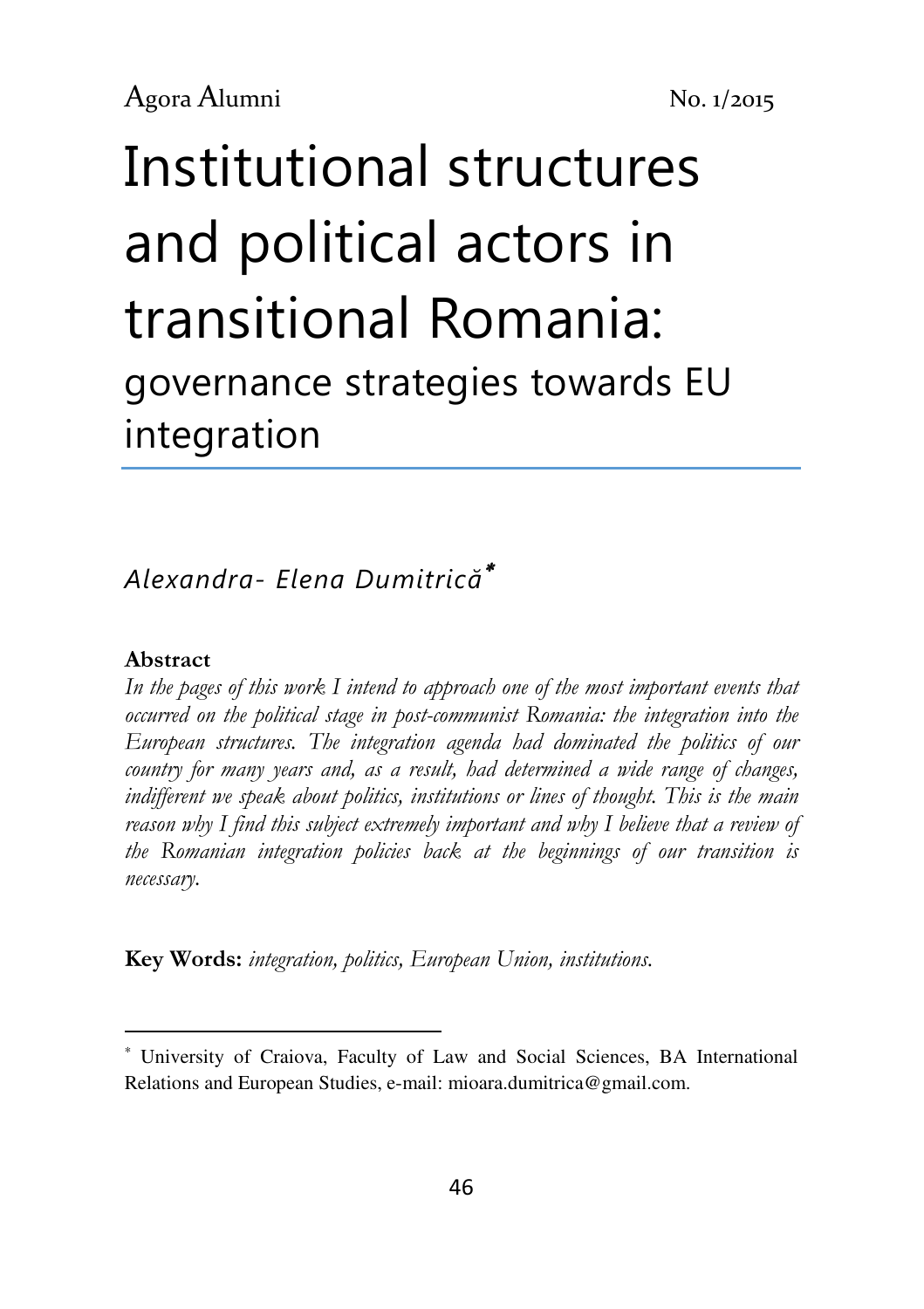The communist regime meant for Romania half a century of domination and the destruction of the democratic principles that the Romanian people had tried to adopt for centuries. After such a long time of terror and infringement of the democratic rules and human rights, Romania turned back towards democracy in December 1989. After encountering almost every form of political regime - constitutional monarchy, military regime and communism- it became obvious for the Romanian society that "democracy has become the only game in town"(Linz, Stepan, 1996: 5).

The collapse of the communist regimes in the entire Eastern Europe had forever changed the lines of thought that lead the international life and had opened new dimensions in regard of cooperation and conflict on the international stage. But for the people of Romania this historical event meant the beginning of transition towards a new era. In the new international context generated by the political changes, the concept of transition is nothing else but the update of an old concept, the "critical period" (Fisichella, 2007: 115). More precisely, this "critical period" or transition meant, in addition to all the social, cultural and economical issues a political issue. Romania was facing a dilemma at the beginning of the 90', as the transition from communism to democracy proved out to be a long term effort that will involve many sacrifices.

But in spite of all the bewilderment, panic and hesitations of the moment, the Romanians have found the strength they needed by fixing a new objective: following the consolidated democracies of the West and integration into the European Union. The challenge of transition and the fear of failure were countervailed by the E.U. integration prospect and by the widely spread desire of building a pro-Western society. Moreover, the political actors showed unity in regard of their actions towards the general frame of the country`s development which supported the new national agenda: E.U. integration.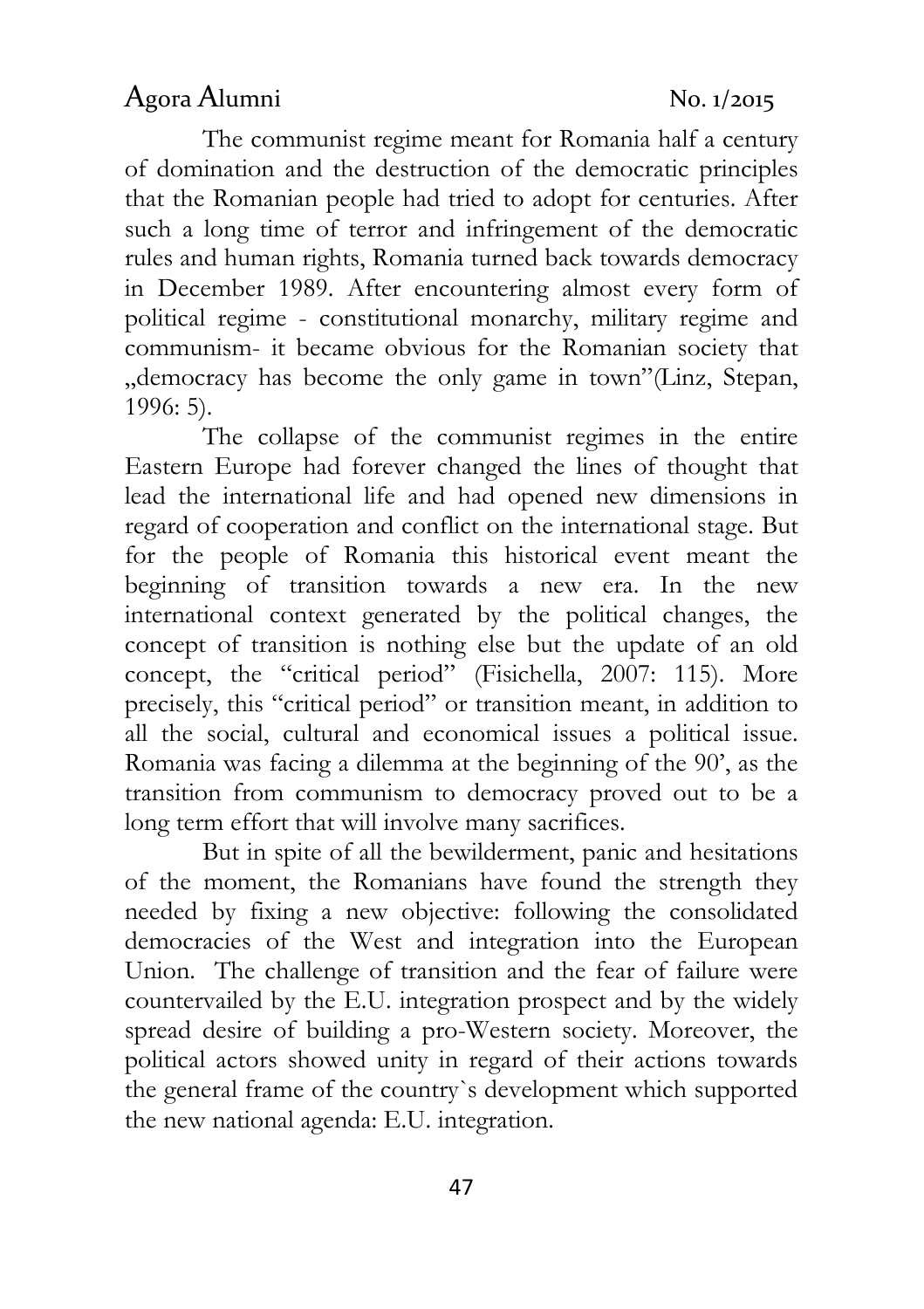The difficult process of adhering begun in June 1995, when Romania made it`s intension official. This moment meant not only the fact that Romania has expressed the desire of becoming a member, but also the fact that Romania has agreed to the adhering criteria and has engaged to fulfill these criteria.

This package of criteria had been decided by the European Council in June 1993 in Copenhagen and compelled Romania to adopt measures towards three major lines. The first line referred to the institutional stability and the functionality of the democracy, the second line implied a functional market economy and the third line referred to Romania`s ability to meet the duties that emerge from the membership status. One of the most important of these duties refers to the ability to implement the community acquis. This concept refers to all the juridical measures that conduct the activity of the European institutions and the development of the European policies.

The Romanian process of pre-adhering benefited from support and counseling from the European structures, and also from financial and technical support given by experts of the European structures. The whole process had been incorporated in the E.U. Adhering Partnership. A Council for E.U.-Romania Association was active in Brussels in order to help the Romanian side meet all the adhering criteria. The Partnership included three financial instruments of pre-adhering: Phare, Sapard and Ispa that were meant to help the Romanian authorities.

The European institutions emphasized the need to intensify economic reforms, mainly regarding the process of privatization and reconstruction of companies, juridical reforms and rebuilding the administration.

The Romanian Government had to find solutions for the problem of racial discrimination (regarding the Romani minority), for placing abandoned children in proper care institutions, to continue the fight against the widely spread corruption and to tackle the need for reforms in the juridical system. The European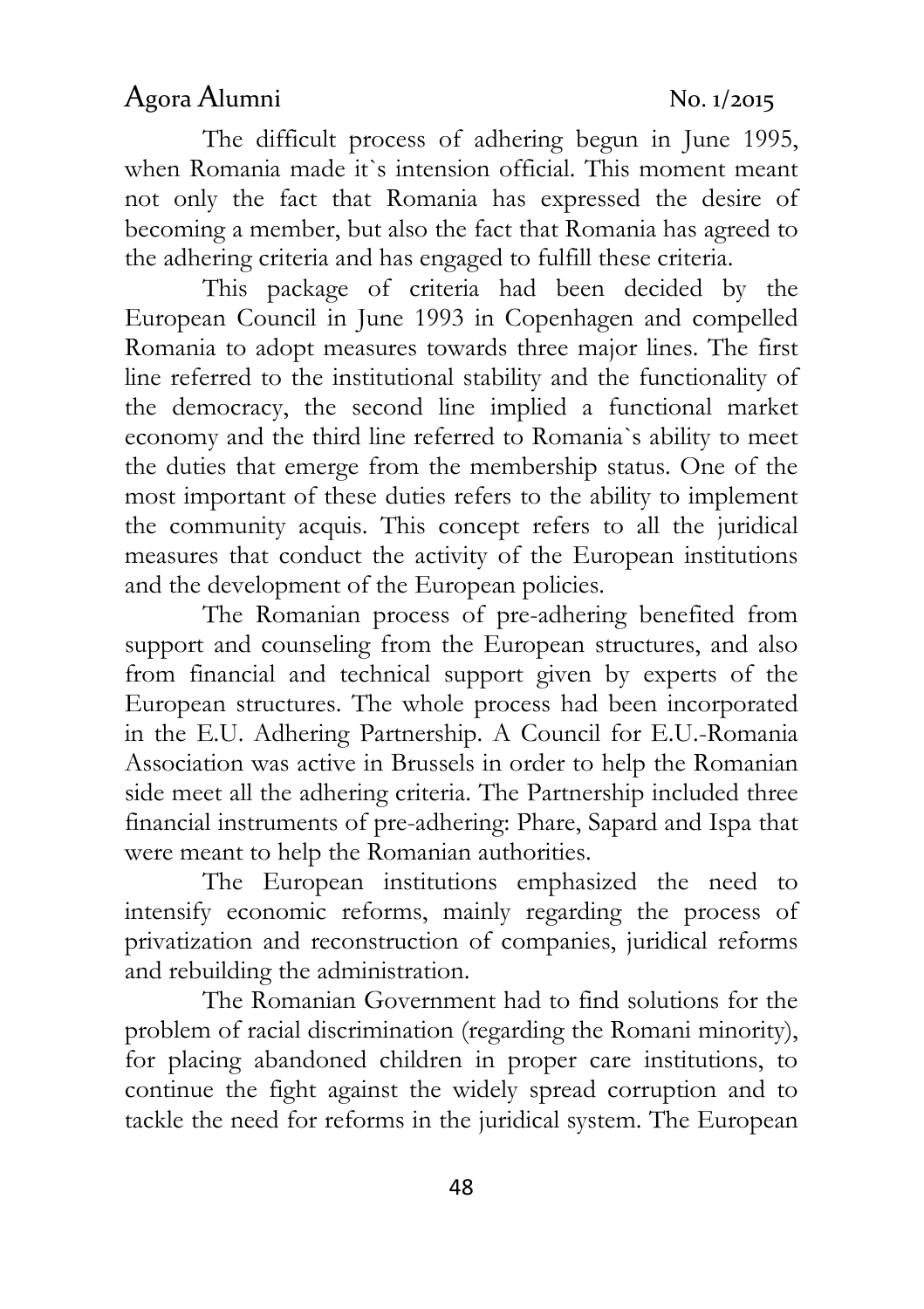structures offered Romania help and counseling but the effort had to be done at the national level.

The Romania Government adopted in June 2001 the National Program for E.U. Integration. This was an extremely important document that was meant to be implemented in the period of 2001- 2004 and had two volume and that showed the progress done by our country and the conclusions of the European meeting regarding our integration. The first volume was about the actions that needed to be implemented in order to fulfill the adhering criteria and the economic measures that will be taken in the economic area. The second volume had two parts. The first part contained the Program of Legislative Harmonization (measures that were meant to turn the Romanian judicial system into a European one) and the second part consisted of the Program that was in charge with financing the objectives of the Program ( Programul Național de Aderare la Uniunea Europeană, 2001).

The fall of 2001 was reserved for discussing the progress that Romania had done towards E.U. integration. In September, Baroness Emma Nicholson, the official supervisor for Romania declared in the European Parliament that "Romania had done lots of steps forward but a lot of work still remains to be done" (Programul Național de Aderare la Uniunea Europeană, 2001). She also appreciated the progress that had been done in areas such as social care or children rights. The report encouraged the Romania authorities to continue the processes that had been started.

The European Commission handed out to the European Parliament the Country Report for Romania in November. The document showed the progress done by our country in regard to the political criteria (increasing legislative efficiency, tackling the problem of abandoned children and designing a strategy for minorities) and the economical criteria (economic growth and macroeconomics policies).

The 2002 Country Report showed that amongst the 13 candidate countries, Romania was the only country that had not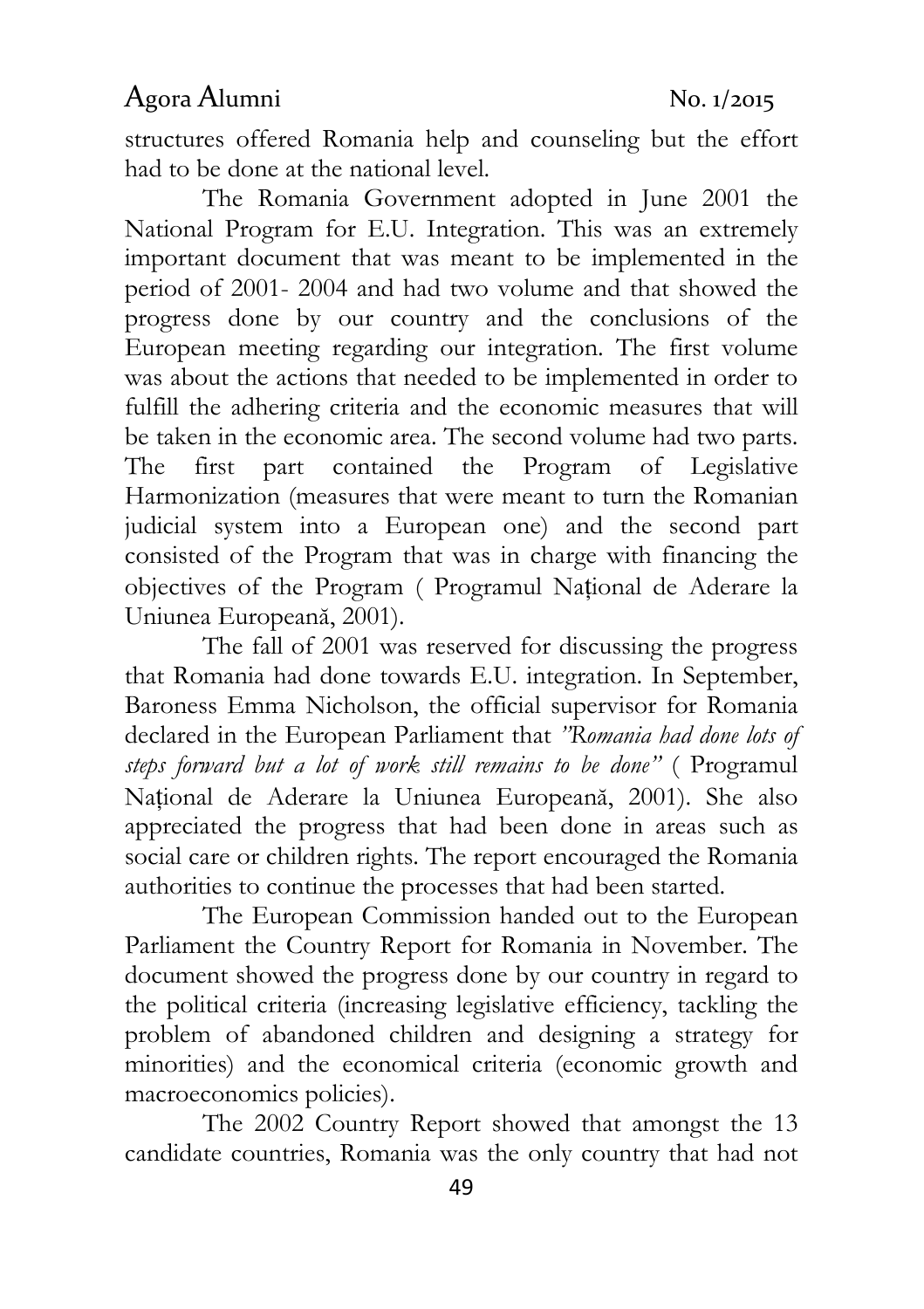managed to fulfill the economic criterion of a functional market economy. The Commission considered that the next priorities of Romania should be: fighting against corruption, improving the legislative process, reforming Administration and Justice.

Given the fact that the last Country Report showed problems in the economy, new policies have been implemented and in 2001 and 2002 Romania registered a growth of 5% and managed to improve the economic partnership with Germany. Moreover, Germany expressed through the voice of the representative of the Brandenburg land, Matthias Platzeck the obvious interest towards the joining of Romania (România in contextul extinderii Uniunii Europene. Dezbaterile organizate de Institutul European din România în 2003, 2004: 97- 98).

Meantime, the authorities focused upon the Constitutional reform. The Parliament adopted in 2003 the law of revisal of the Constitution. Most of the changes aimed to correlate the internal legislation with the European one and one of the most important articles from this point of view is the one that stipulates the principle according to which Romanian and European citizens have the same rights.

For the socio-economic area the Romanian Government adopted in December 2003 the National Plan for Development. This document regarded to the period of 2004 until 2006. The objective of this plan was represented by the need to reduce the discrepancies between Romania and other member states. The main way to fulfill this objective was considered to be the stimulation of competitiveness and encouraging social and economic solidarity (Guvernul României. Planul Național de Dezvoltare pentru perioada 2004 - 2006, 2004). The progress done by the Plan would be supervised by tracking the number of new jobs created and the number of disadvantaged people involved in the work force.

In March 2004 the European Parliament examined a new report of Emma Nicholson. The adhering of Romania to the E.U. was conditioned again in the next terms: fighting corruption,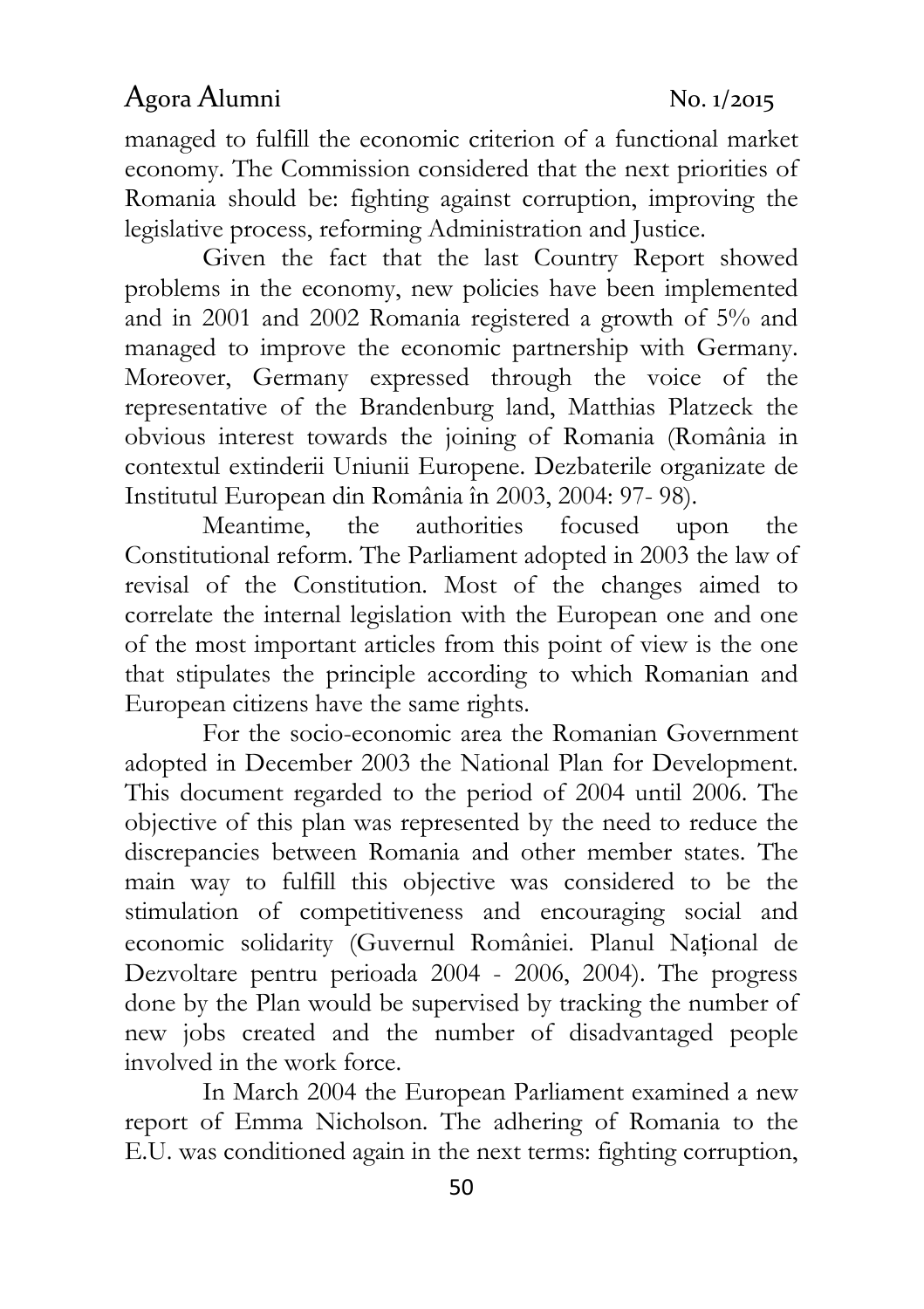ensuring the independence of justice, suppressing the abuses committed by the police, restructuring economical areas such as energy, mining and transportation, establishing a mechanism to calculate the price of gaze, implementing the legislation that has been adopted in areas such as the free circulation of people and assets, agriculture, fishing or tax system. The Parliament adopted this report that conditioned the adhering of Romania in 2007 as showed.

In October 2004 the European Commission presented a new Country Report as an intermediary step towards the integration of 2007.

In this context the European Council announced the closure of the negotiations with Romania. E.U. will continue to supervise the adhering preparations and decided to give Romania an important financial support.

The Country Reports from before 2005 were replaced by the Monitoring Reports and in January 2007 Romania became a full member of the European Union.

The first of January 2007 is an extremely important date, as it meant the end of a very difficult journey and at the same time the beginning of another. This first part consisted of developing at national level the measures and strategies that are required during the adhering process. But the next process that Romania had to experience was the integration process. This complicated process refers to switching from the formal integration to the real life integration by implementing all the measures designed in the Governmental plans and strategies and is meant to begin with 2007.